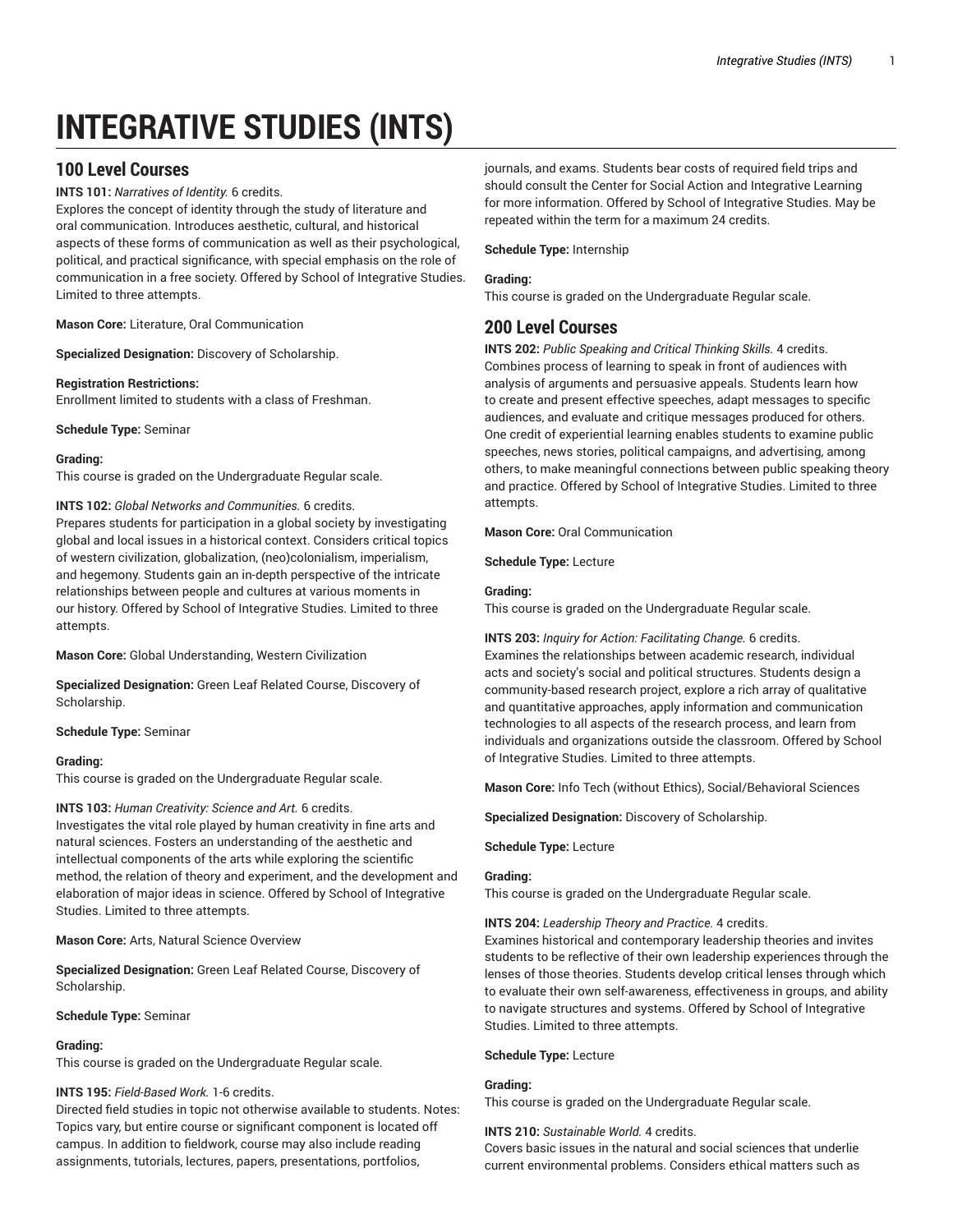equity as they pertain to global resource consumption, pollution, and climate change. Offered by School of Integrative Studies. Limited to three attempts.

**Mason Core:** Natural Science with Lab

**Specialized Designation:** Green Leaf Focused Course, Discovery of Scholarship., Scholarly Inquiry.

#### **Schedule Type:** Lecture

#### **Grading:**

This course is graded on the Undergraduate Regular scale.

**INTS 211:** *Introduction to Conservation Studies.* 3-6 credits. Provides foundation for the integrative study of environmental conservation. Formal and informal writing assignments and oral presentations designed to strengthen critical thinking and communication skills important to students who pursue conservationrelated professions. Instructors encourage students to use course assignments and off-campus work to identify suitable educational and career paths within the conservation world. Offered by School of Integrative Studies. Limited to three attempts.

**Mason Core:** Natural Science Overview

**Specialized Designation:** Green Leaf Related Course

**Schedule Type:** Lecture

#### **Grading:**

This course is graded on the Undergraduate Regular scale.

#### **INTS 244:** *Beats, Rhyme, and Culture.* 4 credits.

Examines the history of hip-hop and the effect it has had on our society. The primary focus is to consider hip-hop as a medium of communication that impacts, represents, and misrepresents the life experiences of youth in the United States. Students are exposed to historical, socioeconomic, and musical/aesthetic contexts of this genre through in-class activities and by attending related cultural events. Offered by School of Integrative Studies. Limited to three attempts.

**Schedule Type:** Lecture

#### **Grading:**

This course is graded on the Undergraduate Regular scale.

### **INTS 245:** *Visual Culture and Society.* 4 credits.

Explores the role of visual culture in contemporary society including an examination of photography, the visual and performing arts, film and video, and electronic media. Readings focus on the historical foundations of visuality as well as theories of visual culture and aesthetics. Students investigate the ways that forms of visual culture function in society and how these are linked to race, class, and gender as well as politics and economics. Students will gain hands-on experience working with contemporary visual media tools such as computer graphics and digital video editing. Offered by School of Integrative Studies. Limited to three attempts.

#### **Mason Core:** Arts

**Schedule Type:** Lecture

#### **Grading:**

This course is graded on the Undergraduate Regular scale.

#### **INTS 249:** *Digital Literacy.* 4 credits.

Investigates information literacy, the mobile web, and interactive and immersive media, including gaming, social networking, blogging and micro-blogging, intellectual, political and civic collaborations, digital aesthetics and emerging digital cultures and art forms. Explores major theories of digital literacy and culture and introduce diverse social, artistic, theoretical and cultural practices that characterize today's digital domains and virtual environments. Notes: One experiential credit is required in this class. Offered by School of Integrative Studies. Limited to three attempts.

**Mason Core:** Info Tech (without Ethics)

**Schedule Type:** Lecture

## **Grading:**

This course is graded on the Undergraduate Regular scale.

### **INTS 275:** *Special Topics.* 1-18 credits.

Studies topics of special interest to undergraduates. Notes: May be repeated for credit when topic is different. Offered by School of Integrative Studies. May be repeated within the term for a maximum 18 credits.

#### **Schedule Type:** Lecture

## **Grading:**

This course is graded on the Undergraduate Regular scale.

#### **INTS 291:** *Living-Learning Community.* 0-1 credits.

Bridges students' academic interests with their residence hall living experience. Students with common interests live together in the same residence hall and develop personal and academic relationships with other students and faculty from their chosen Living Learning Community focus. Offered by School of Integrative Studies. May be repeated within the degree for a maximum 8 credits.

### **Schedule Type:** Seminar

## **Grading:**

This course is graded on the Undergraduate Regular scale.

### **INTS 292:** *Leadership for Sustainability.* 1 credit.

For students living in the Sustainability Living Learning Community and/ or students panicipating in the Greenleaf ENCORE Series. Develop your understanding of sustainability in both theory and practice. Learn how change happens at Mason and identify contributions you can make to Mason's continuing pursuit of campus sustainability. Offered by School of Integrative Studies. May be repeated within the degree for a maximum 8 credits.

**Specialized Designation:** Green Leaf Focused Course

**Schedule Type:** Seminar

#### **Grading:**

This course is graded on the Undergraduate Regular scale.

#### **INTS 294:** *Service-Learning Experience.* 1-15 credits.

Service-learning courses offer students, faculty, and community partners an opportunity to work together to integrate and apply knowledge to address community needs. Learning goals, action strategies, and assignments developed collaboratively. Students demonstrate progress through critical reflection that illustrates growth in acquiring and comprehending values, skills, and knowledge content. Critical reflection may take the form of papers, presentations, portfolios, journals, and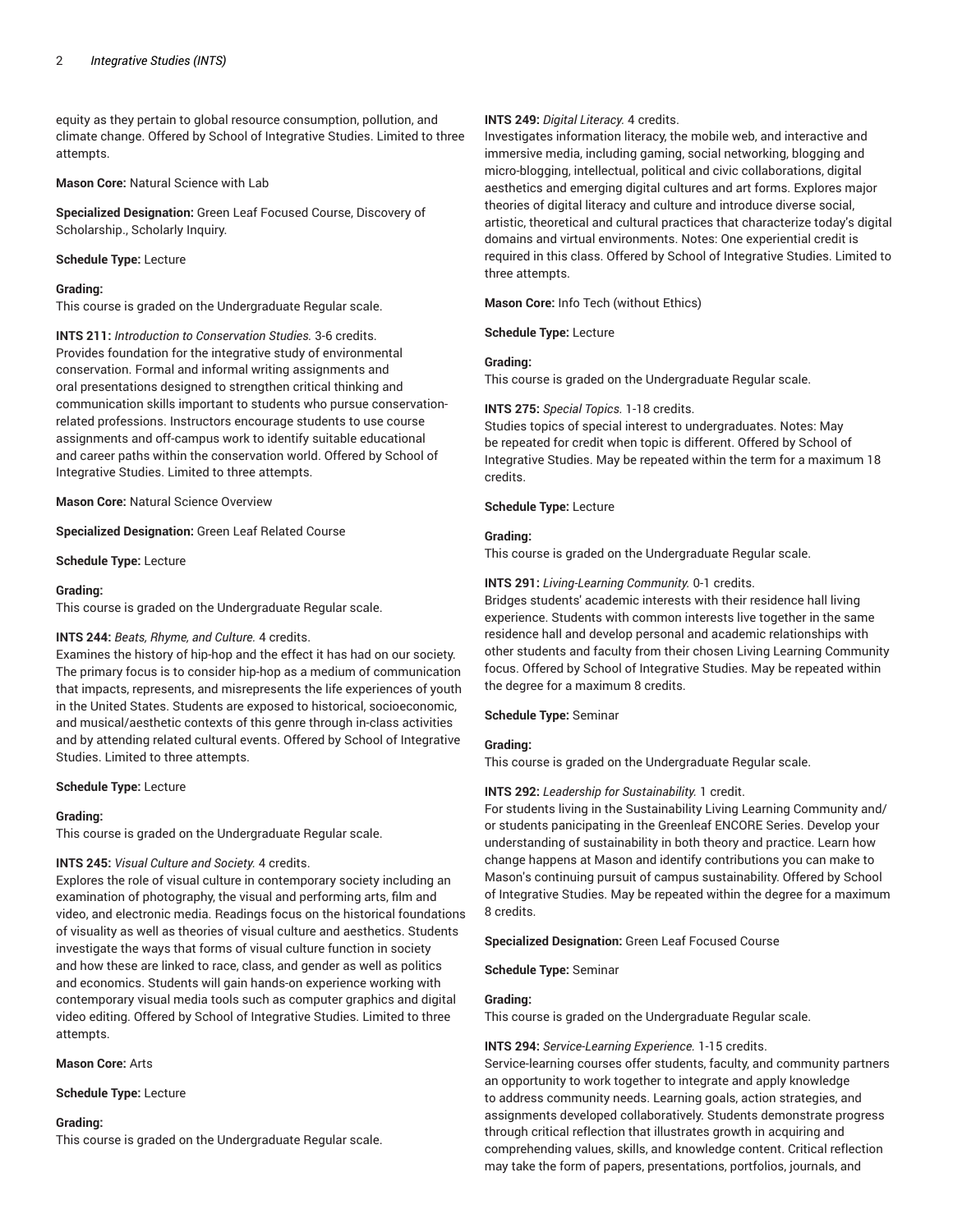exams. Offered by School of Integrative Studies. May be repeated within the term for a maximum 15 credits.

### **Schedule Type:** Internship

#### **Grading:**

This course is graded on the Undergraduate Regular scale.

## **INTS 295:** *Field-Based Work.* 1-18 credits.

Directed field studies in topic not otherwise available to students. Notes: Topics vary, but entire course or significant component is located off campus. In addition to fieldwork, course may also include reading assignments, tutorials, lectures, papers, presentations, portfolios, journals, and exams. Students bear costs of required field trips and should consult the Center for Social Action and Integrative Learning for more information. Offered by School of Integrative Studies. May be repeated within the term for a maximum 24 credits.

#### **Schedule Type:** Internship

#### **Grading:**

This course is graded on the Undergraduate Regular scale.

## **INTS 298:** *Field-Based Work.* 1-15 credits.

Experiential-based individualized studies, mentored by instructor. Notes: Topics decided by student and instructor, and approved by executive director. Requirements must be detailed in individualized course contract signed by student, instructor, and executive director. May include reading assignments, papers, journals, and portfolios. Offered by School of Integrative Studies. May be repeated within the term for a maximum 15 credits.

**Schedule Type:** Internship

#### **Grading:**

This course is graded on the Undergraduate Regular scale.

# **300 Level Courses**

## **INTS 300:** *Law and Justice.* 3 credits.

Combines various teaching methods including lectures, the Socratic method, case studies, discussion of readings and films, debates, and active inquiry-based learning to investigate the major institutions in the American legal system. Offered by School of Integrative Studies. Limited to three attempts.

**Mason Core:** Social/Behavioral Sciences

#### **Schedule Type:** Seminar

## **Grading:**

This course is graded on the Undergraduate Regular scale.

## **INTS 301:** *Science in the News.* 3 credits.

Examination and discussion of the current trends in science as reported in the popular media. Students learn how to evaluate the science that is reported so they may become informed consumers; discuss how scientific advancement might shape society by looking at how science and society have changed together over time; and use examples from the past to discuss future trends. Offered by School of Integrative Studies. Limited to three attempts.

**Mason Core:** Natural Science Overview

**Schedule Type:** Seminar

**Grading:**

This course is graded on the Undergraduate Regular scale.

**INTS 303:** *Introduction to International Studies.* 3 credits. Explores a multi-disciplinary approach to addressing world issues. Combines lectures, field trips, discussion of readings, films, case studies, projects, and active inquiry-based learning to examine the natural environment, infectious disease and globalization, media and technologies, and war and violent conflict, with an attempt to deepen community members' understanding of an increasingly interdependent world. Offered by School of Integrative Studies. Limited to three attempts.

**Mason Core:** Global Understanding

**Schedule Type:** Lecture

## **Grading:**

This course is graded on the Undergraduate Regular scale.

**INTS 304:** *Social Movements and Community Activism.* 4 credits. Examines how citizens, individually and collectively, accomplish social change in society through case study analysis. Considers advantages and limits of social change strategies from communication and social movement theory perspectives. Surveys topics including how leaders maintain momentum in face of opposition; how movements and organizations use slogans, symbols and music to inspire followers; and how participants construct persuasive media campaigns and political arguments to facilitate policy change. Notes: One credit of experiential learning enables students to explore their role as social advocates and effective citizens in context of community. Offered by School of Integrative Studies. Limited to three attempts.

**Mason Core:** Social/Behavioral Sciences

**Schedule Type:** Lecture

#### **Grading:**

This course is graded on the Undergraduate Regular scale.

**INTS 305:** *Conflict Resolution and Transformation.* 6 credits. Examines the nature and dynamics of conflict and ways to resolve and transform conflict. Experiential learning is used as the vehicle through which students explore their assumptions about communication and develop their skills for resolving interpersonal conflicts. Offered by School of Integrative Studies. Limited to three attempts.

**Schedule Type:** Lecture

#### **Grading:**

This course is graded on the Undergraduate Regular scale.

**INTS 308:** *American Landscapes in Fiction, Film, and History.* 6 credits. Waterways and roadways have always had practical, spiritual significance for Americans. Course looks at American literary works and films in historical context to better understand the roles roads, rivers play in shaping physical, cultural landscape of United States. Students explore course themes outside classroom on weekend field trips, and conduct self-directed road trip as a main learning events. Notes: Satisfies requirements for ENGH 302. Offered by School of Integrative Studies. Limited to three attempts.

**Mason Core:** Synthesis

**Specialized Designation:** Writing Intensive in Major

**Schedule Type:** Lecture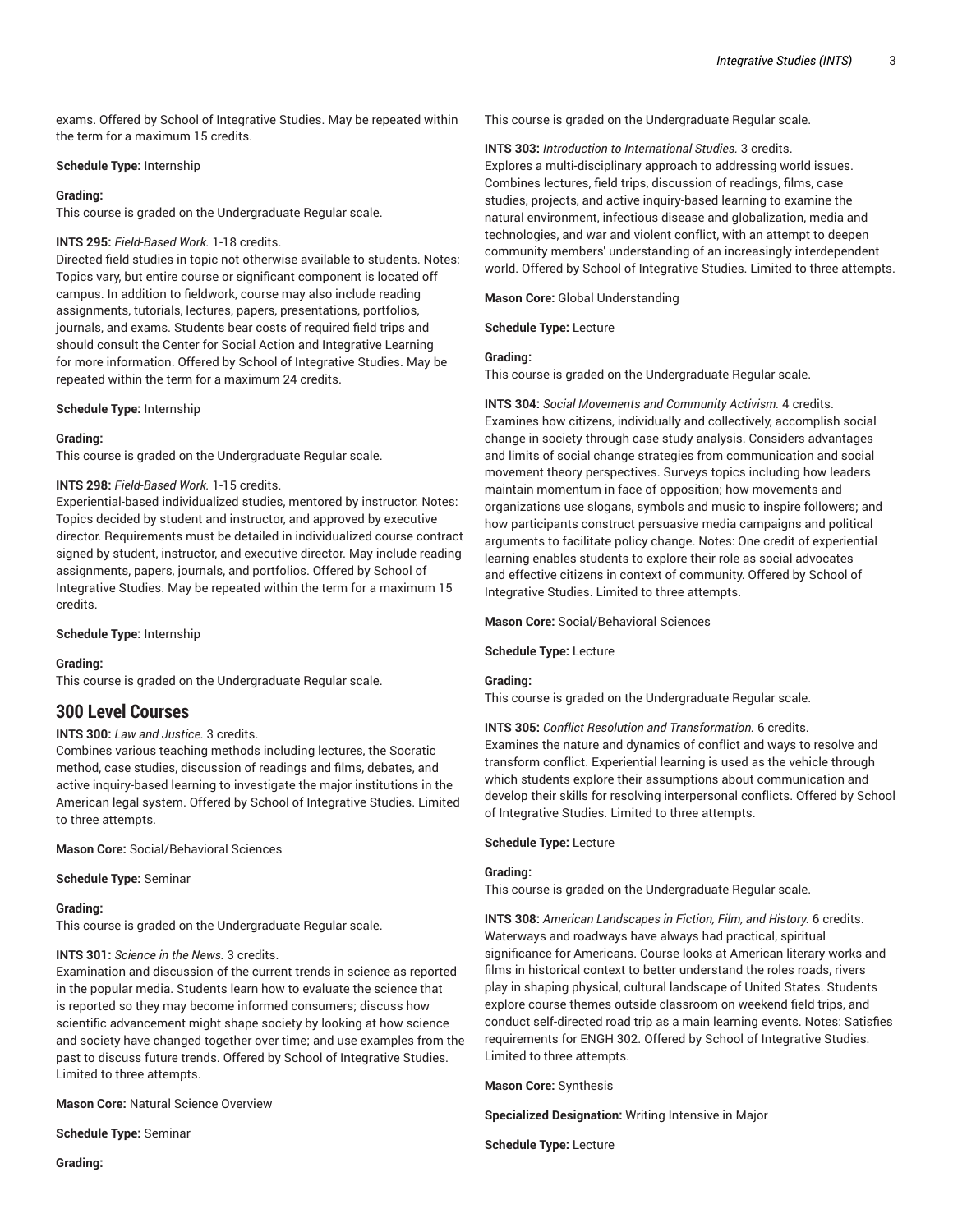#### **Grading:**

This course is graded on the Undergraduate Regular scale.

#### **INTS 310:** *Violence and Gender.* 3-6 credits.

Using nonfiction, research documentaries, oral histories, case studies, literature, feature films, music, dance, and visual arts, examines the dynamics of violence through different cultural lenses. Students work in university and community settings to integrate their academic experiences with practice. Offered by School of Integrative Studies. Limited to three attempts.

#### **Schedule Type:** Lecture

#### **Grading:**

This course is graded on the Undergraduate Regular scale.

## **INTS 311:** *The Mysteries of Migration: Consequences for Conservation.* 6 credits.

Investigates the biology of migration and its implications for science policy. Students consider the phenomenon of migration in the context of natural history, conservation, and cultural issues. The course includes several weekend trips for field study. Offered by School of Integrative Studies. Limited to three attempts.

## **Mason Core:** Natural Science with Lab

**Specialized Designation:** Green Leaf Related Course, Writing Intensive in Major

#### **Schedule Type:** Lecture

#### **Grading:**

This course is graded on the Undergraduate Regular scale.

## **INTS 312:** *Images and Experiences of Childhood: Social Construct, Literature, and Film.* 3-6 credits.

Immerses students in the images of childhood through the media of literature, video, and poetry, with a strong emphasis on historical perspectives of childhood. The class is interactive, requires some work in groups, and requires classroom participation. Offered by School of Integrative Studies. Limited to three attempts. Equivalent to HIST 386, HIST 498.

#### **Schedule Type:** Seminar

#### **Grading:**

This course is graded on the Undergraduate Regular scale.

#### **INTS 314:** *Conflict, Trauma and Healing.* 6 credits.

Develops in students an appreciation of human resilience and helps them acquire better coping mechanisms. Imparts knowledge of the nature and dynamics of trauma and healing. Investigates the difficulties people face in responding to settings of conflict such as war, school shootings, abuse, domestic violence, including natural disaster. Examines case studies from a variety of personal, national, and international settings. Offered by School of Integrative Studies. Limited to three attempts.

#### **Mason Core:** Global Understanding

**Schedule Type:** Seminar

#### **Grading:**

This course is graded on the Undergraduate Regular scale.

#### **INTS 315:** *Spirituality and Conflict Transformation.* 6 credits.

Examines dimensions of spirituality, including peacemaking efforts in large-scale conflicts, conflicts within faith communities, and interpersonal disputes. Experiential learning explores spiritually informed resolution. Offered by School of Integrative Studies. Limited to three attempts.

**Mason Core:** Global Understanding

**Schedule Type:** Lecture

#### **Grading:**

This course is graded on the Undergraduate Regular scale.

**INTS 316:** *Introduction to Childhood Studies.* 4 credits.

Focuses on the study of childhood from birth to adolescence from the perspective of several disciplines. Covers childhood theory, research, and policy and their applications to decisions regarding children and youth. Offered by School of Integrative Studies. Limited to three attempts.

**Mason Core:** Social/Behavioral Sciences

**Schedule Type:** Seminar

### **Grading:**

This course is graded on the Undergraduate Regular scale.

#### **INTS 317:** *Issues in Family Relationships.* 4 credits.

Dynamics of family systems and issues that shape relationships among family members. How families evolve as members grow, leave, and create related family systems; family roles and forms; and communication patterns, decision- making, conflict, stress, and power. Content draws from family communication, family relations, psychology, and counseling. Lecture, discussion, observation, analysis, research, and role-playing. Notes: One credit counts for experiential learning; students complete 45 credits of course-related work outside classroom. Offered by School of Integrative Studies. Limited to three attempts.

**Mason Core:** Social/Behavioral Sciences

**Recommended Prerequisite:** Minimum of 55 hours completed.

**Schedule Type:** Lecture

#### **Grading:**

This course is graded on the Undergraduate Regular scale.

#### **INTS 318:** *Exploring Virginia's Watersheds.* 4 credits.

Comprehensive overview of history, geography, economics, and management of water resources in Virginia; and how rapidly growing population has measurably degraded resource. Includes one weekend field trip. Offered by School of Integrative Studies. Limited to three attempts.

**Specialized Designation:** Green Leaf Focused Course, Writing Intensive in Major

**Schedule Type:** Lecture

#### **Grading:**

This course is graded on the Undergraduate Regular scale.

**INTS 319:** *Contemporary Youth Studies.* 3 credits. Examines the history of positive youth development, how scholars study youth, and the theories they use to guide their research. Evaluates the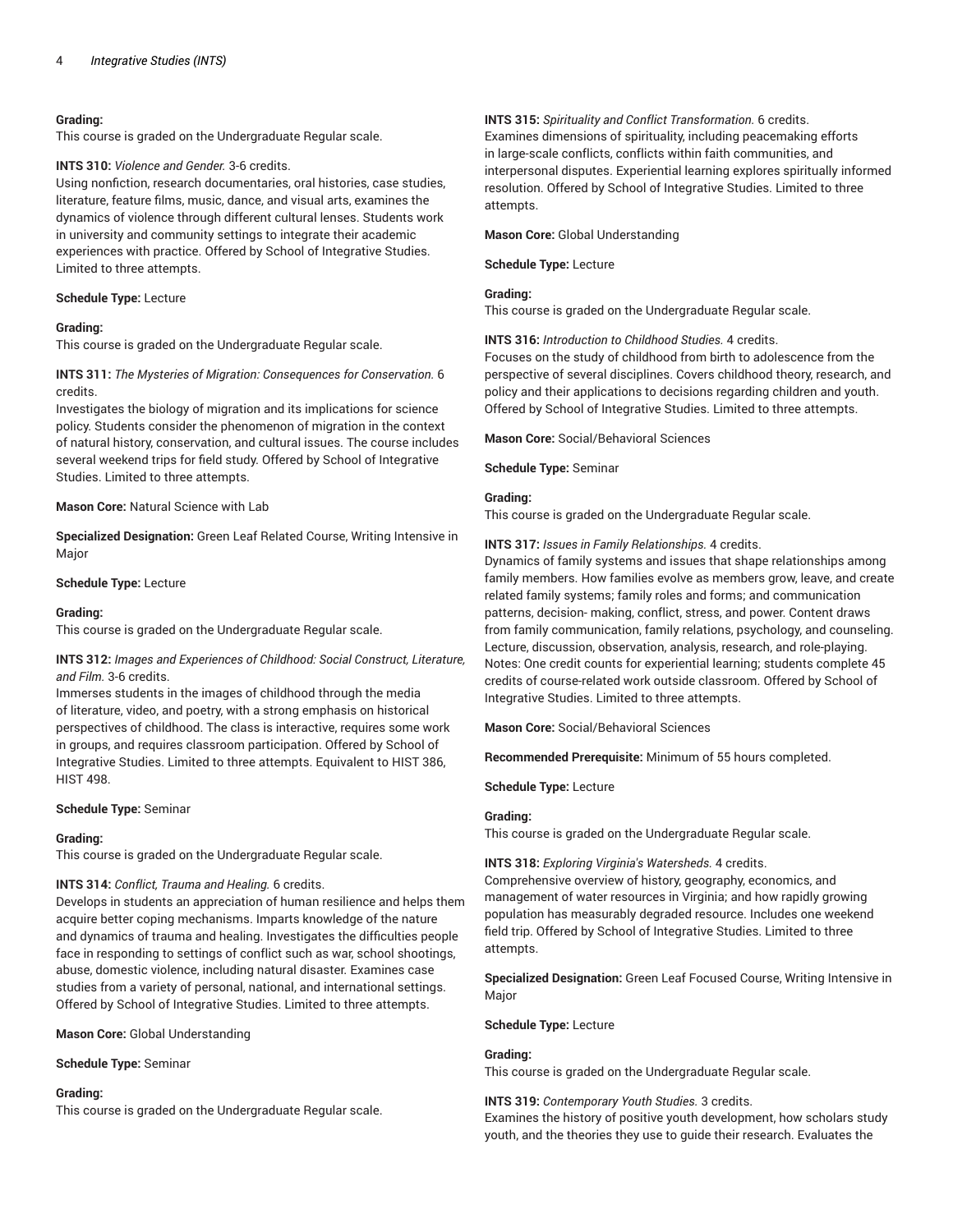policies and programs aimed at empowering youth. Offered by School of Integrative Studies. Limited to three attempts.

**Mason Core:** Social/Behavioral Sciences

**Schedule Type:** Lecture

#### **Grading:**

This course is graded on the Undergraduate Regular scale.

**INTS 320:** *Construction of Differences: Race, Class, and Gender.* 6 credits. Investigates race, sex, sexual orientation, and social class in contemporary American society. Examines commonalities in the construction of these categories and experiences of those who occupy them. Offered by School of Integrative Studies. Limited to three attempts.

**Mason Core:** Social/Behavioral Sciences

**Schedule Type:** Lecture

### **Grading:**

This course is graded on the Undergraduate Regular scale.

### **INTS 321:** *Parent-Child Relations.* 3 credits.

Introduces students to concepts and challenges in parenting, along with family diversity and risk factors. Considers interactions between parents and children from birth to adolescence as well as cross-cultural, historical, and societal influences. Explores efforts that have been successful in changing detrimental parenting actions. Offered by School of Integrative Studies. Limited to three attempts.

**Mason Core:** Social/Behavioral Sciences

**Schedule Type:** Seminar

#### **Grading:**

This course is graded on the Undergraduate Regular scale.

#### **INTS 322:** *Teacher: A Historical Perspective.* 3 credits.

Examines the rich heritage of the teaching profession in Western society. Traces the history of educational philosophy and teaching, beginning with the ancient Greeks and culminating in the 21st century United States. Using the exploration of the various philosophies of education as a foundation, examines contemporary images of teachers in literature and film. Offered by School of Integrative Studies. Limited to three attempts.

**Schedule Type:** Seminar

#### **Grading:**

This course is graded on the Undergraduate Regular scale.

### **INTS 331:** *The Nonprofit Sector.* 4 credits.

Readings, classroom discussions and activities, and practical experience reveal historical, legal, and socioeconomic forces that define and influence the American nonprofit sector. Explores structures, issues that affect nonprofit management, governing, and financial systems. Offered by School of Integrative Studies. Limited to three attempts.

**Mason Core:** Social/Behavioral Sciences

**Recommended Prerequisite:** Sophomore standing.

**Schedule Type:** Lecture

#### **Grading:**

This course is graded on the Undergraduate Regular scale.

## **INTS 334:** *Environmental Justice.* 4 credits.

Examines historical and contemporary sociopolitical and socioeconomic conditions that have given rise to the environmental justice movement. Analyzes how individuals contribute to environmental justice or injustice through everyday decisions. Considers how environmental justice movement responds to these issues. Offered by School of Integrative Studies. Limited to three attempts.

**Mason Core:** Social/Behavioral Sciences

**Specialized Designation:** Green Leaf Focused Course, Writing Intensive in Major

**Schedule Type:** Seminar

## **Grading:**

This course is graded on the Undergraduate Regular scale.

#### **INTS 336:** *Poverty, Wealth and Inequality in the US.* 3 credits.

Explores the social, cultural, political, and spiritual implications of poverty, wealth, and inequality in the United States. Examines the ways in which class identity informs one's views of the world and its politics; how socioeconomic status affects one's access to education and other social goods; and how dominant discourses and stereotypes related to poverty influence mass perception regarding a range of social issues, from educational policy to welfare. Offered by School of Integrative Studies. Limited to three attempts.

**Mason Core:** Social/Behavioral Sciences

**Schedule Type:** Seminar

### **Grading:**

This course is graded on the Undergraduate Regular scale.

## **INTS 337:** *Social Justice Consciousness and Personal Transformation.* 3 credits.

Explores the many spaces at which the quest to strengthen social justice consciousness interacts with processes and commitments for personal transformation. Analyzes through the lens of the activist and in the spirit of bringing mindfulness to activism, how we come to see and experience the world. Examines how socialization informs consciousness. Offered by School of Integrative Studies. Limited to three attempts.

#### **Specialized Designation:** Writing Intensive in Major

**Schedule Type:** Seminar

#### **Grading:**

This course is graded on the Undergraduate Regular scale.

**INTS 338:** *Animal Rights and Humane Education.* 3 credits.

Explores a combination of critical theories, experiential learning, and dialogical practices to examine the ways in which non-human animals are exploited for human profit. Examines the ramifications of this exploitation ecologically, as a question of sustainability, and spiritually, as a question of the impact of animal abuse on the human spirit. Discusses the use of animals in entertainment, factory farming, animal testing, and sport or trophy hunting; and how individuals and organizations are fighting these practices. Offered by School of Integrative Studies. Limited to three attempts.

**Specialized Designation:** Green Leaf Related Course, Writing Intensive in Major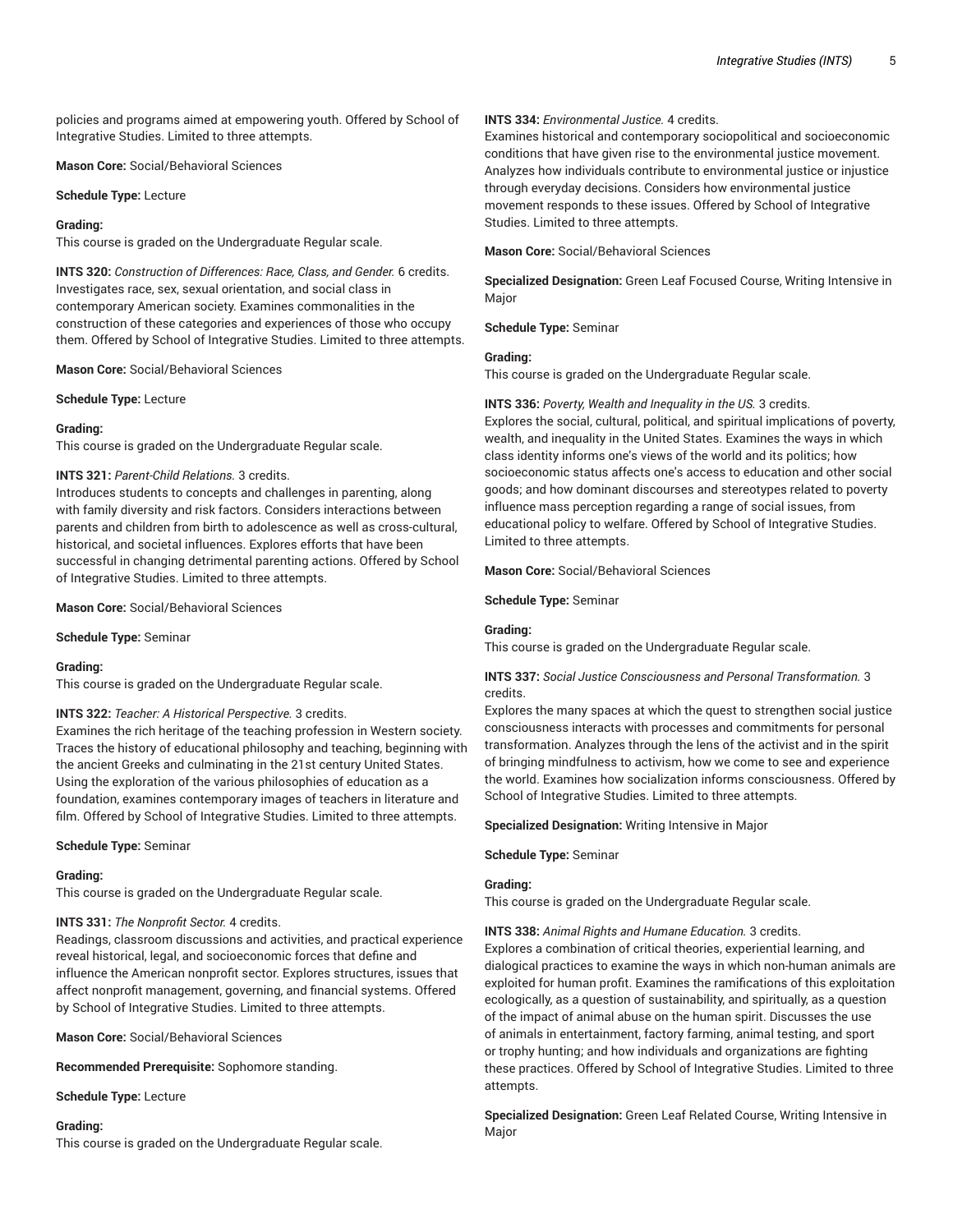### **Schedule Type:** Seminar

#### **Grading:**

This course is graded on the Undergraduate Regular scale.

#### **INTS 345:** *Introduction to Multimedia.* 5 credits.

Technological, aesthetic, and educational issues of using interactive multimedia. Topics include theoretical underpinnings of some technological issues involved in multimedia computing as well as techniques for authoring interactive multimedia projects using a variety of digital media tools. Offered by School of Integrative Studies. Limited to three attempts.

### **Mason Core:** Info Tech (complete)

**Specialized Designation:** Writing Intensive in Major

**Schedule Type:** Lecture

### **Grading:**

This course is graded on the Undergraduate Regular scale.

### **INTS 346:** *Art as Social Action.* 4 credits.

This learning community explores historical records to understand different ways art has been produced, distributed, and consumed. Examines ways artists have affected change in their worlds. Through interdisciplinary studies, teaches major social movements and artists and theories used in socially engaged art. Students engage in experiential learning outside classroom as course requirement. Offered by School of Integrative Studies. Limited to three attempts.

**Mason Core:** Arts

#### **Schedule Type:** Lecture

#### **Grading:**

This course is graded on the Undergraduate Regular scale.

**INTS 347:** *Gender Representation in Popular Culture.* 3-6 credits. Explores the way in which masculinity and femininity have been represented across the decades in television, movies, music videos, pop art, and print media. Provides a review of the scholarship on the historical and contemporary roles of women and men in society, and examines the contradictions and expectations associated with gender roles. Incorporates active group learning through creative, insight-oriented exercises, critical thinking and discussions, and group presentations and media research activities. Offered by School of Integrative Studies. Limited to three attempts.

**Mason Core:** Social/Behavioral Sciences

**Schedule Type:** Seminar

### **Grading:**

This course is graded on the Undergraduate Regular scale.

### **INTS 348:** *Digital Futures.* 3,6 credits.

Investigates important contemporary issues such as surveillanceprivacy, censorship, piracy, gender and ethnicity, digital labor and play, mobile media and globalization, and the commercialization and political potential of the digital public spheres. Introduces students to the latest technological, philosophical and creative thinking on the future of human society in a digital age. Offered by School of Integrative Studies. Limited to three attempts.

#### **Recommended Prerequisite:** NCLC 249 or INTS 249

**Schedule Type:** Lecture

#### **Grading:**

This course is graded on the Undergraduate Regular scale.

#### **INTS 355:** *Mindfullness, Meaning & Well-Being.* 3 credits.

Explores the science of well-being, including theories and practices linked to various domains of well-being such as mindfulness, resilience, lifesatisfaction, happiness, mind-body wellness, and meaning and purpose. Offered by School of Integrative Studies. Limited to three attempts.

**Schedule Type:** Seminar

#### **Grading:**

This course is graded on the Undergraduate Regular scale.

#### **INTS 356:** *Foundations of Resilience and Well-Being.* 3 credits.

Focusing on the individual in context, examines the growing research, science, and literature on well-being and resilience. Considers the many ways in which resilience can be learned and developed on individual, community, and organizational levels. Explores how resilience promotes growth and restores efficacy and agency, leading to higher levels of flourishing. Offered by School of Integrative Studies. Limited to three attempts.

#### **Schedule Type:** Seminar

#### **Grading:**

This course is graded on the Undergraduate Regular scale.

## **INTS 360:** *The Built Environment.* 6 credits.

Examines, records, and interprets objects, structures, and landscapes that compose our built environment. Draws on the fields of historical archaeology, architectural history, and urban geography, and employs photography, cartography, and evocative writing to represent the material world we inhabit. Builds on study of one neighborhood in Arlington, Virginia, and expands to entire metropolitan area. Offered by School of Integrative Studies. Limited to three attempts. Equivalent to ANTH 315, ANTH 399.

#### **Schedule Type:** Lecture

### **Grading:**

This course is graded on the Undergraduate Regular scale.

**INTS 361:** *Neighborhood, Community, and Identity.* 3-6 credits. Examines processes of neighborhood formation and transformation in the context of urbanism, suburbanism, immigration, and transmigration. Offered by School of Integrative Studies. Limited to three attempts.

**Mason Core:** Social/Behavioral Sciences

**Schedule Type:** Lecture

### **Grading:**

This course is graded on the Undergraduate Regular scale.

### **INTS 362:** *Social Justice and Human Rights.* 3 credits.

Considers the philosophical foundations of social justice and human rights. Explores the interpretive difficulties related to identifying what constitutes human rights abuses, and evaluates regional perspectives on human rights. Analyzes institutions that strive to promote and enforce social justice and human rights standards including the United Nations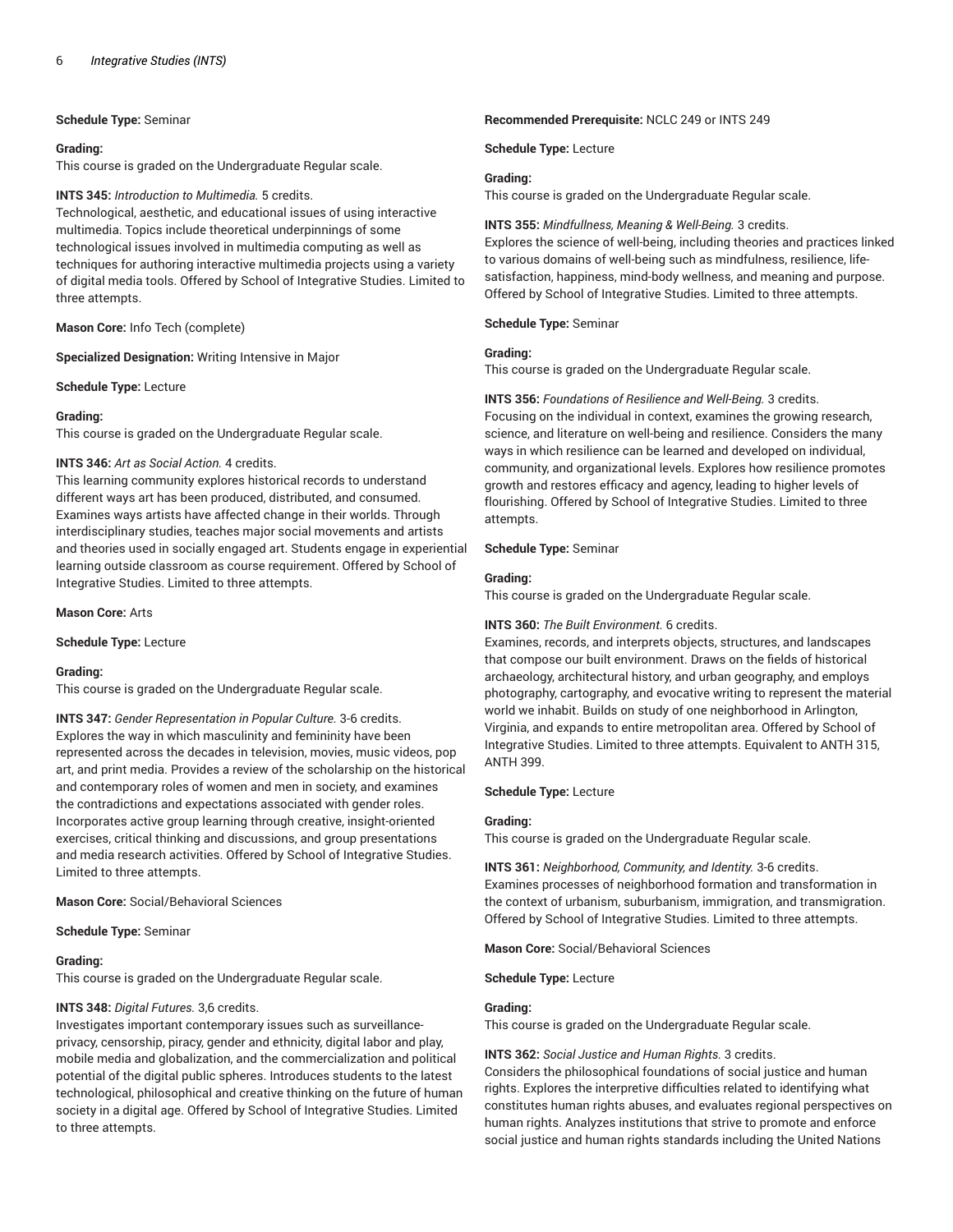system, regional human rights bodies, and domestic courts. Offered by School of Integrative Studies. Limited to three attempts.

**Mason Core:** Social/Behavioral Sciences

#### **Schedule Type:** Lecture

#### **Grading:**

This course is graded on the Undergraduate Regular scale.

## **INTS 365:** *Independent Study.* 1-12 credits.

Individualized section form required. Study of a topic not otherwise available to the student. May involve any combination of reading assignments, tutorials, lectures, papers, presentations, or field/laboratory study (determined in consultation with instructor) Students are encouraged to work as a team on a particular topic. Notes: Maximum 12 credits can be used to fulfill graduation requirements. Offered by School of Integrative Studies. May be repeated within the term for a maximum 12 credits.

#### **Schedule Type:** Independent Study

#### **Grading:**

This course is graded on the Undergraduate Regular scale.

### **INTS 370:** *Sustainable Food Systems.* 6 credits.

Examines the evolution of US food systems with particular emphasis on the national capital region. Students place conventional agriculture and food systems in historical context; examine changing representations of food systems in film, literature, and other media; and research alternative systems that emphasize sustainability. Through a combination of classroom work and experiential learning, this course asks students to contemplate how capitalism, industrialization, and environmental ethics shape our land, culture, and society. Offered by School of Integrative Studies. Limited to three attempts.

### **Specialized Designation:** Green Leaf Focused Course

**Schedule Type:** Seminar

#### **Grading:**

This course is graded on the Undergraduate Regular scale.

#### **INTS 371:** *Food Systems and Policy.* 3 credits.

Examines the roles of individuals, corporations, and government in creating and communicating food policy. Students explore the rationale and rhetorics of US agriculture, food production and the environment, food and beverage processing, food safety and labeling, food sales and marketing, dietary guidance, and federal food assistance programs. Offered by School of Integrative Studies. Limited to three attempts.

**Mason Core:** Social/Behavioral Sciences

**Specialized Designation:** Green Leaf Related Course

**Schedule Type:** Seminar

#### **Grading:**

This course is graded on the Undergraduate Regular scale.

### **INTS 375:** *Special Topics.* 1-18 credits.

Studies topics of special interest to undergraduates. Notes: May be repeated for credit when topic is different. Offered by School of Integrative Studies. May be repeated within the term for a maximum 18 credits.

**Schedule Type:** Lecture

#### **Grading:**

This course is graded on the Undergraduate Regular scale.

#### **INTS 378:** *Medicine, Justice, and Public Policy.* 3 credits.

Explores formation of public policy relating to several key issues in medicine. Students examine basic theories of justice and public policy formation and apply these to contemporary issues in the field of medicine. The goal is to examine how current policy on these issues was established and to give examples of major stakeholders in the debate. This course involves some traditional lecture and discussion classes and also features participative learning through group work and web-based discussions. Offered by School of Integrative Studies. Limited to three attempts.

**Schedule Type:** Lecture

#### **Grading:**

This course is graded on the Undergraduate Regular scale.

#### **INTS 390:** *International Internship.* 1-6 credits.

Internship credit may be applied to 12 credits required in experiential learning. Notes: Students may take no more than 6 credits in any one semester, unless approved by director of experiential learning or executive director. Structured and supervised professional experience, within an approved agency, for which the student earns academic credit. The primary purpose of an internship is to connect the student's academic course work to experiences and challenges outside the university classroom. The faculty also expects that students will enhance their competencies and skills and explore career options. Offered by School of Integrative Studies. May be repeated within the term for a maximum 24 credits.

**Recommended Prerequisite:** Sophomore standing and permission of instructor.

**Schedule Type:** Internship

#### **Grading:**

This course is graded on the Undergraduate Special scale.

### **INTS 391:** *Understanding Integrative Studies.* 3 credits.

Familiarizes students with the theory and practice of integrative learning. Challenges students not only to learn but also to think deeply about what, why, how, and for what purposes you learn. Focuses on exploration of identities and civic engagement as a global citizen. Emphasizes lifelong learning and preparation for academics and careers. Develops oral and written communication skills, critical thinking, and research skills. Offered by School of Integrative Studies. Limited to three attempts.

**Specialized Designation:** Writing Intensive in Major

## **Schedule Type:** Lecture

#### **Grading:**

This course is graded on the Undergraduate Regular scale.

#### **INTS 394:** *Service-Learning Experience.* 1-15 credits.

Service-learning courses offer students, faculty, and community partners an opportunity to work together to integrate and apply knowledge to address community needs. Learning goals, action strategies, and assignments developed collaboratively. Students demonstrate progress through critical reflection that illustrates growth in acquiring and comprehending values, skills, and knowledge content. Critical reflection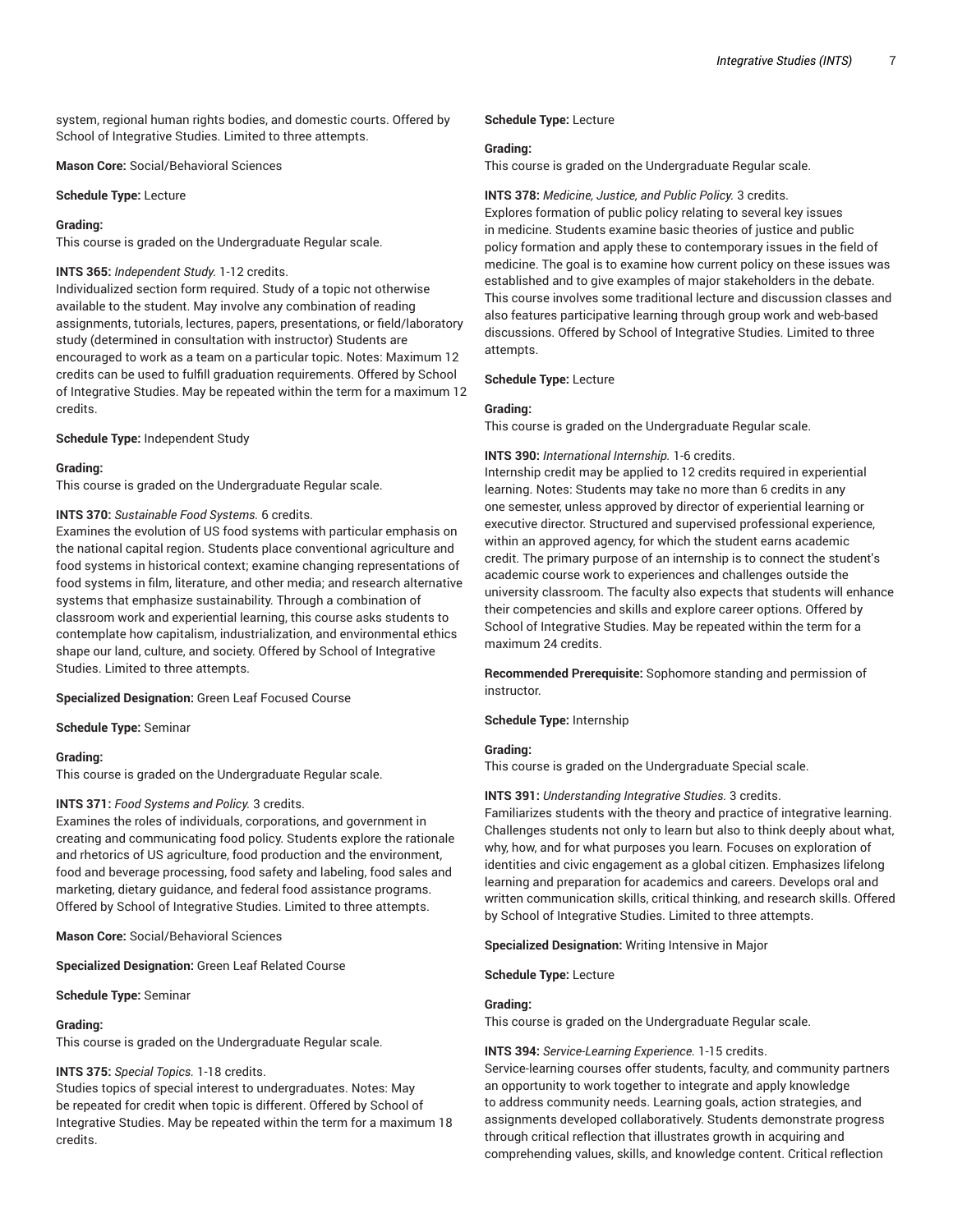may take the form of papers, presentations, portfolios, journals, and exams. Offered by School of Integrative Studies. May be repeated within the term for a maximum 15 credits.

#### **Schedule Type:** Internship

#### **Grading:**

This course is graded on the Undergraduate Regular scale.

#### **INTS 395:** *Field-Based Work.* 1-18 credits.

Directed field studies in topic not otherwise available to students. Notes: Topics vary, but entire course or significant component is located off campus. In addition to field work, course may also include reading assignments, tutorials, lectures, papers, presentations, portfolios, journals, and exams. Students bear costs of required field trips and should consult the Center for Social Action and Integrative Learning for more information. Offered by School of Integrative Studies. May be repeated within the term for a maximum 24 credits.

#### **Schedule Type:** Lecture

#### **Grading:**

This course is graded on the Undergraduate Regular scale.

#### **INTS 396:** *Teaching Assistant Experience.* 1-6 credits.

Teaching assistantship and peer-mentoring duties carried out through existing university programs, such as Technology Assistants, Writing Tutors, and Residence Advisors. Also includes teaching assistantship arrangements for specific courses detailed in individualized course contract signed by instructor and student. In addition to peer mentoring/ advising, course work may include logistical support, reading assignments, papers, presentations, and portfolios. Offered by School of Integrative Studies. May be repeated within the degree for a maximum 15 credits.

#### **Schedule Type:** Internship

### **Grading:**

This course is graded on the Undergraduate Regular scale.

## **INTS 397:** *Add-On Experiential Learning.* 1-3 credits.

For students who wish to add one or more experiential learning credit to existing experiential learning course or learning community. Notes: May also be used by students who wish to add an experiential learning component to course that provides no experiential learning credit (with permission of instructor). Unless experiential learning add-on requirements are spelled out in course syllabus, requirements for add-on experiential learning credit must be detailed in individualized course contract signed by instructor and student. Offered by School of Integrative Studies. May be repeated within the term for a maximum 4 credits.

### **Schedule Type:** Internship

#### **Grading:**

This course is graded on the Undergraduate Regular scale.

### **INTS 398:** *Field-Based Work.* 1-15 credits.

Experiential-based individualized studies, mentored by instructor. Notes: Topics decided by student and instructor and approved by executive director. Requirements must be detailed in individualized course contract signed by student, instructor, and executive director. May include reading assignments, papers, journals, and portfolios. Offered by School of

Integrative Studies. May be repeated within the term for a maximum 15 credits.

#### **Schedule Type:** Internship

#### **Grading:**

This course is graded on the Undergraduate Regular scale.

## **INTS 399:** *Study Abroad.* 1-6 credits.

Intended for participation in formally organized course offered by Center for Global Education. A maximum of 15 credits may apply toward INTS degree requirements. Offered by School of Integrative Studies. May be repeated within the term for a maximum 32 credits.

## **Schedule Type:** Seminar

## **Grading:**

This course is graded on the Undergraduate Regular scale.

# **400 Level Courses**

**INTS 400:** *Temptress: Constructs of Sex and Power.* 3 credits. Examines the portrayal of powerful and/or sexual women throughout history, identifying famous historical "temptresses" and investigating the facts known about them. Explores representations and perceptions of contemporary female sexuality, considering possible future concepts and images of female power and sexuality. Offered by School of Integrative Studies. Limited to three attempts.

## **Schedule Type:** Seminar

#### **Grading:**

This course is graded on the Undergraduate Regular scale.

## **INTS 401:** *Conservation Biology.* 6 credits.

Provides students with a working knowledge of conservation biology. Integrates the study of social, economic, and political factors with biodiversity, population modeling, habitat degradation, and management issues. Students confront the leading edge of this exciting field by developing real species conservation plans. The experiential learning component of the course will include trips to the Smithsonian Institution's Conservation and Research Center in Front Royal, Virginia, to study with nationally known experts. Offered by School of Integrative Studies. Limited to three attempts.

**Mason Core:** Natural Science with Lab

**Specialized Designation:** Green Leaf Related Course

**Recommended Prerequisite:** Junior standing or permission of instructor.

**Schedule Type:** Lecture

## **Grading:**

This course is graded on the Undergraduate Regular scale.

### **INTS 402:** *Plants and People - Sustenance, Ceremony, and Sustainability.* 6 credits.

Examines the direct relationships between people and plants by integrating perspectives from both ethnobotany and economic botany. Provides students with an appreciation of the fundamental role of plants and plant-derived products in all aspects of human life in both industrialized and non-industrialized societies. Explores how plants and their uses have shaped both past and present cultures around the world. Offered by School of Integrative Studies. Limited to three attempts.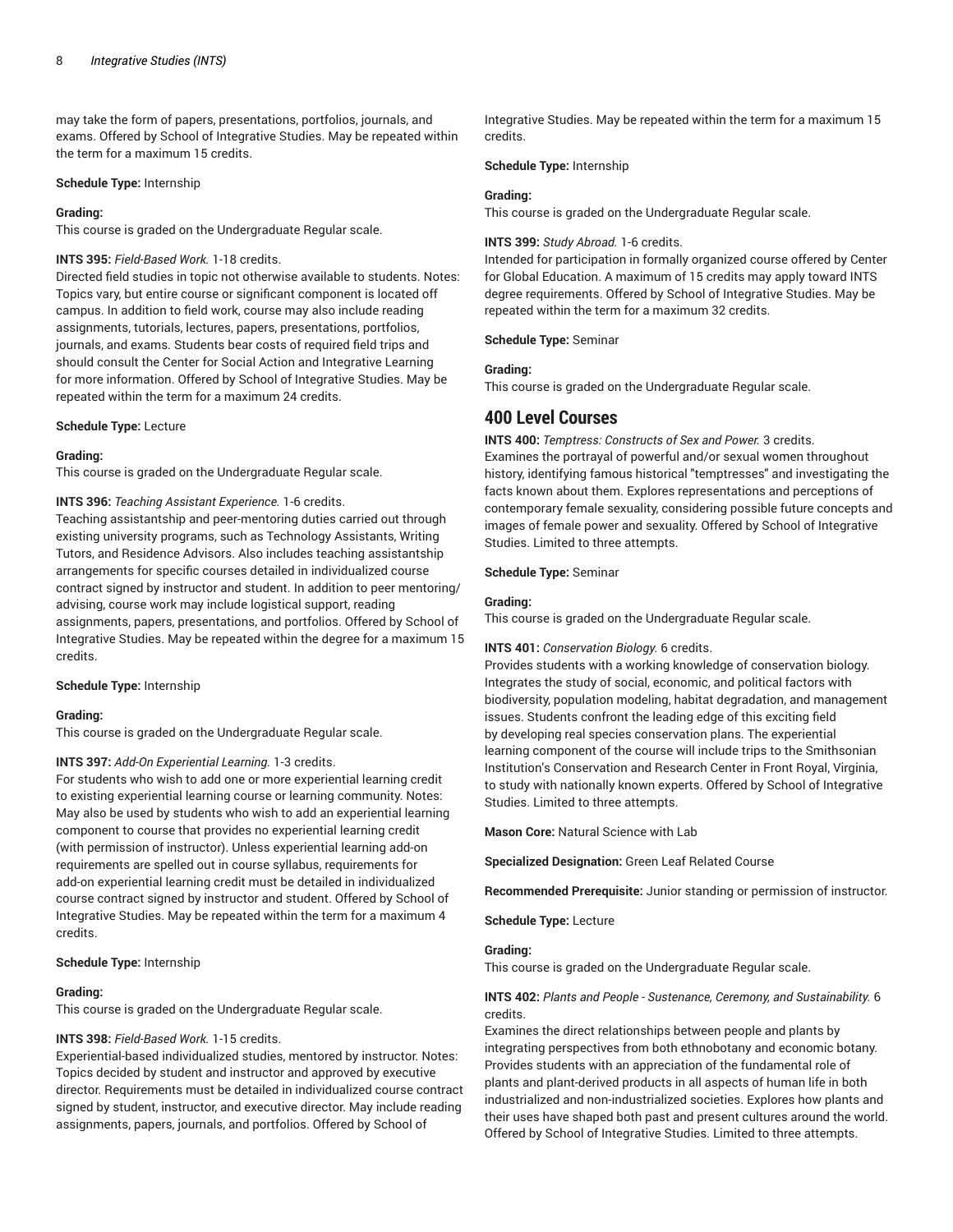#### **Specialized Designation:** Green Leaf Focused Course

#### **Schedule Type:** Seminar

#### **Grading:**

This course is graded on the Undergraduate Regular scale.

#### **INTS 403:** *Conservation Behavior.* 6 credits.

Introduces students to conservation behavior, a field that seeks to apply theories of animal behavior towards solving biological conservation and wildlife management problems. Consists of interactive lectures, readings (including a text and primary literature) and discussion, and hands-on, inquiry-based experiential learning while working in groups at the National Zoo to design and conduct independent behavioralbased research on endangered species. Offered by School of Integrative Studies. Limited to three attempts.

**Mason Core:** Natural Science with Lab

**Specialized Designation:** Green Leaf Related Course

**Schedule Type:** Seminar

#### **Grading:**

This course is graded on the Undergraduate Regular scale.

#### **INTS 404:** *Ethics and Leadership.* 4 credits.

Uses an interdisciplinary approach to deepen and broaden student's learning about theories, models, and constructs related to the study and practice of ethics and leadership. Teaches students to develop ethical decision making strategies, communicate effectively in diverse group settings, value civic engagement and actively apply ethical leadership skills. Includes experiential learning activities and discussions that connect formal knowledge with real world experiences and includes one credit of experiential learning. Offered by School of Integrative Studies. Limited to three attempts.

#### **Schedule Type:** Seminar

### **Grading:**

This course is graded on the Undergraduate Regular scale.

### **INTS 405:** *Women and Leadership.* 4 credits.

Examines leadership within the context of the theoretical principles of women's studies through discussion of course texts, interactive exercises, field trips, documentary films, guest speakers, and reflection. Investigates the role that gender plays in the various forms of leadership and leadership styles. Explores the historical record of women in leadership roles, identifying the barriers as well as the opportunities. Offered by School of Integrative Studies. Limited to three attempts.

#### **Schedule Type:** Seminar

## **Grading:**

This course is graded on the Undergraduate Regular scale.

## **INTS 406:** *Global Leadership.* 3 credits.

Develops a concept of global leadership, emphasizing the critical importance of ethical decision-making, social responsibility, and cultural awareness. Students formulate the construction process of a global mindset and begin to develop a personal philosophy of global leadership. Offered by School of Integrative Studies. Limited to three attempts.

# **Mason Core:** Global Understanding

#### **Schedule Type:** Seminar

#### **Grading:**

This course is graded on the Undergraduate Regular scale.

#### **INTS 410:** *Contemporary Health Issues.* 3-18 credits.

Looks at a variety of health and health care issues. Examines several of the major health concerns of women and, to a lesser degree, men. Also explores the biology and medical implications of these diseases and how our society deals with potential life-altering information. Examines who is making the decisions on the allocation of research funds and prevention of diseases. Offered by School of Integrative Studies. Limited to three attempts. Equivalent to WMST 300.

#### **Schedule Type:** Lecture

## **Grading:**

This course is graded on the Undergraduate Regular scale.

#### **INTS 416:** *Refugee and Internal Displacement.* 3 credits.

Provides students with a deeper understanding of refugee and internal displacement. Explores causes of displacement and its impact on people and societies. Studies the role played by governments, non-governmental organizations (NGOs) and the international community in addressing problems faced by refugees in internally displaced persons in terms of relief assistance and humanitarian services. Offered by School of Integrative Studies. Limited to three attempts.

#### **Mason Core:** Global Understanding

**Schedule Type:** Seminar

### **Grading:**

This course is graded on the Undergraduate Regular scale.

**INTS 417:** *Human Trafficking and the International Community.* 3,6 credits. Explores the complexity of human trafficking, one of the fastest growing criminal enterprises in the world. Examines forms of human trafficking and the countries that serve as source, transit or destinations of trafficked individuals and groups. Studies the role of the international community in addressing trafficking, including regional and national authorities and non-governmental agencies. Offered by School of Integrative Studies. Limited to three attempts.

#### **Schedule Type:** Seminar

## **Grading:**

This course is graded on the Undergraduate Regular scale.

#### **INTS 420:** *Work Effectiveness Skills.* 3 credits.

Develops a variety of work-readiness skills needed to become successful in both local and global marketplaces. Topics and skills covered include communication, problem solving in the business setting, workplace ethics, listening skills, how to influence others, building team project rapport, and meeting effectiveness skills. Offered by School of Integrative Studies. Limited to three attempts.

#### **Schedule Type:** Lecture

#### **Grading:**

This course is graded on the Undergraduate Regular scale.

**INTS 422:** *An Experiential Approach to American Foreign Policy.* 3-6 credits. Takes an experiential approach to the study of American foreign policy. Through case studies, discussions, group projects, and directed research, students learn how foreign policy is made and executed and how they as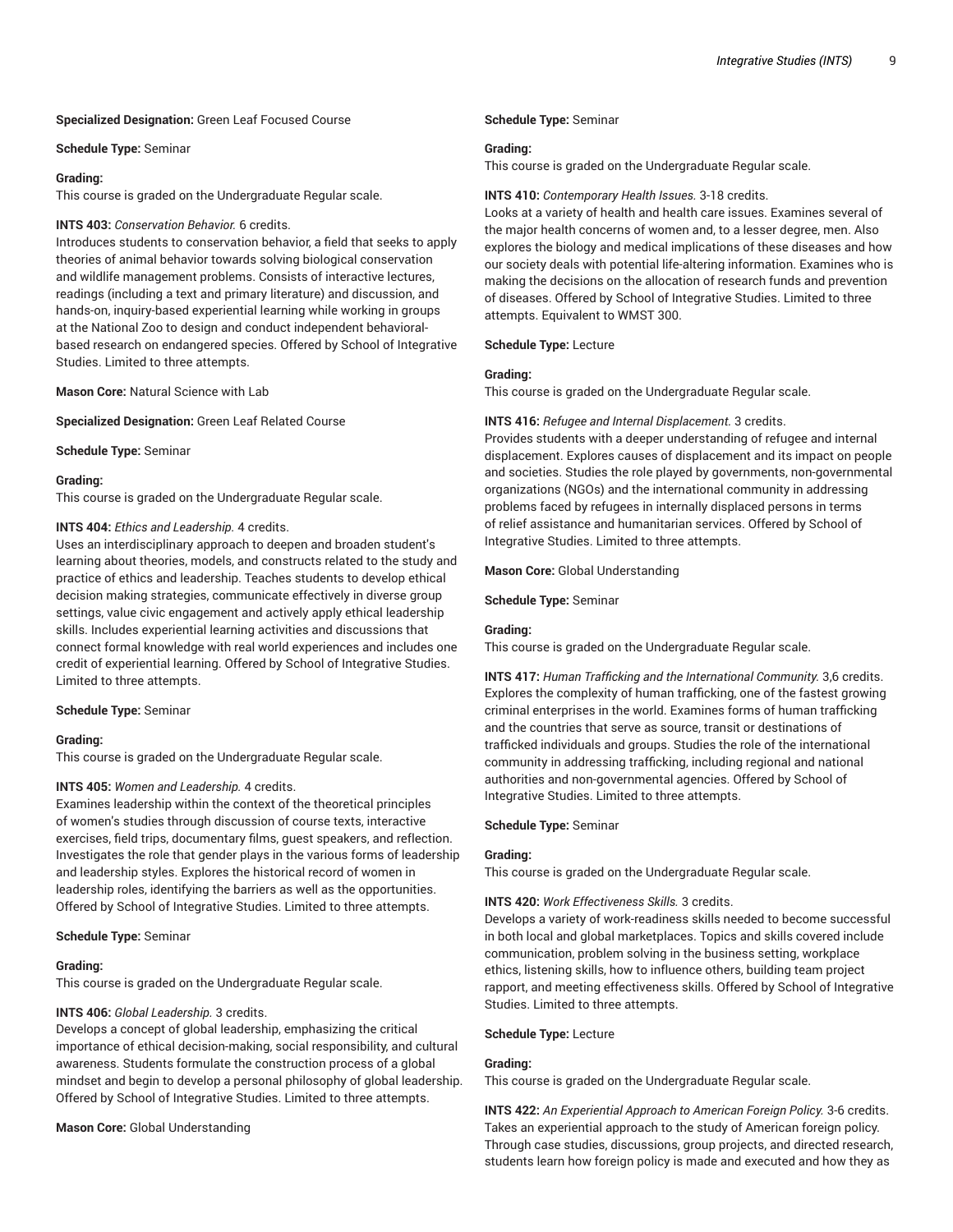citizens, activists, or officials can influence national decisions. Offered by School of Integrative Studies. Limited to three attempts.

#### **Schedule Type:** Lecture

#### **Grading:**

This course is graded on the Undergraduate Regular scale.

### **INTS 431:** *Principles of Fund Raising.* 4 credits.

Examines history of philanthropy and public policy, and the economic and legal frameworks that shape it. Combining theory and practice, students study human behavior, communications, and management systems that are hallmarks of successful fund raising, and begin to develop skills to generate donations, foundation grants, and other unearned revenue for a nonprofit organization. Notes: Includes 1 experiential learning credit. Offered by School of Integrative Studies. Limited to three attempts.

#### **Recommended Prerequisite:** INTS 331.

**Schedule Type:** Seminar

#### **Grading:**

This course is graded on the Undergraduate Regular scale.

### **INTS 434:** *Research for Social Change.* 3 credits.

Introduces interdisciplinary research methods for social change. Explores students' epistemological assumptions, and use tools of inquiry and discovery to explore transformative approaches to scholarship. Examines multiple critical approaches to inquiry including auto-ethnography and ethnography, feminist and indigenous research methods, participatory action research, critical quantitative analysis, and more. Offered by School of Integrative Studies. Limited to three attempts.

**Schedule Type:** Seminar

#### **Grading:**

This course is graded on the Undergraduate Regular scale.

**INTS 435:** *Leadership in a Changing Environment.* 4 credits. Examines diverse definitions and processes of change across multiple complex contexts. Focuses on identifying innovative, collaborative solutions to seemingly intractable social problems. Explores topics such as social change and globalization, creative conflict resolution, the nature of power, oppression and influence, and systemic leadership. Offered by School of Integrative Studies. Limited to three attempts.

#### **Recommended Prerequisite:** 60 credits.

**Schedule Type:** Lecture

#### **Grading:**

This course is graded on the Undergraduate Regular scale.

#### **INTS 436:** *Social Justice Education.* 4 credits.

Examines educational policy, practice, and materials using a variety of lenses informed by social justice theory and praxis. Investigates ways in which racism, sexism, economic injustice, heterosexism, ageism, and other forms of discrimination influence schools and educational access and opportunity for youth. Considers and practices what individuals and communities can do to ensure that all students have equitable educational opportunities. Offered by School of Integrative Studies. Limited to three attempts.

## **Mason Core:** Social/Behavioral Sciences

**Schedule Type:** Seminar

#### **Grading:**

This course is graded on the Undergraduate Regular scale.

#### **INTS 437:** *Critical Race Studies.* 3 credits.

Engages students in an examination of the forms and impacts of racism, as well as movements for racial justice, in the United States. Draws on theoretical frameworks including critical race theory and intersectionality theory in order to examine the structural roots of racism and the implicit and explicit ways in which racism manifests today. Offered by School of Integrative Studies. Limited to three attempts.

**Mason Core:** Social/Behavioral Sciences

**Schedule Type:** Seminar

#### **Grading:**

This course is graded on the Undergraduate Regular scale.

#### **INTS 438:** *Representations of Race.* 4 credits.

Investigates the social and cultural construction of racial categories that have led to inaccurate and stereotypical representations that persist and cause harm today. Offered by School of Integrative Studies. Limited to three attempts.

**Mason Core:** Social/Behavioral Sciences

**Schedule Type:** Seminar

#### **Grading:**

This course is graded on the Undergraduate Regular scale.

**INTS 440:** *Death, Dying, and Decision Making.* 3 credits.

Interdisciplinary examination of clinical care of dying persons along with psychosocial issues related to processes of death and dying. Special emphasis on application of ethical principles in resolving complex problems for individuals with life-threatening illnesses and their families as care givers or decision makers. Students consider the changing norms and mores surrounding end-of-life decisions and explore the care available to terminally ill patients. Offered by School of Integrative Studies. Limited to three attempts.

**Recommended Prerequisite:** 60 credits or Permission of Instructor.

#### **Schedule Type:** Lecture

#### **Grading:**

This course is graded on the Undergraduate Regular scale.

### **INTS 445:** *Multimedia Design.* 5 credits.

Technological, aesthetic, and educational issues of using interactive multimedia. Topics include theory and practice, integration of digital media, interface and navigation studies, and technical constraints on design. Offered by School of Integrative Studies. Limited to three attempts.

**Mason Core:** Info Tech (complete)

**Recommended Prerequisite:** NCLC or INTS 345, or permission of instructor.

**Schedule Type:** Lecture

## **Grading:**

This course is graded on the Undergraduate Regular scale.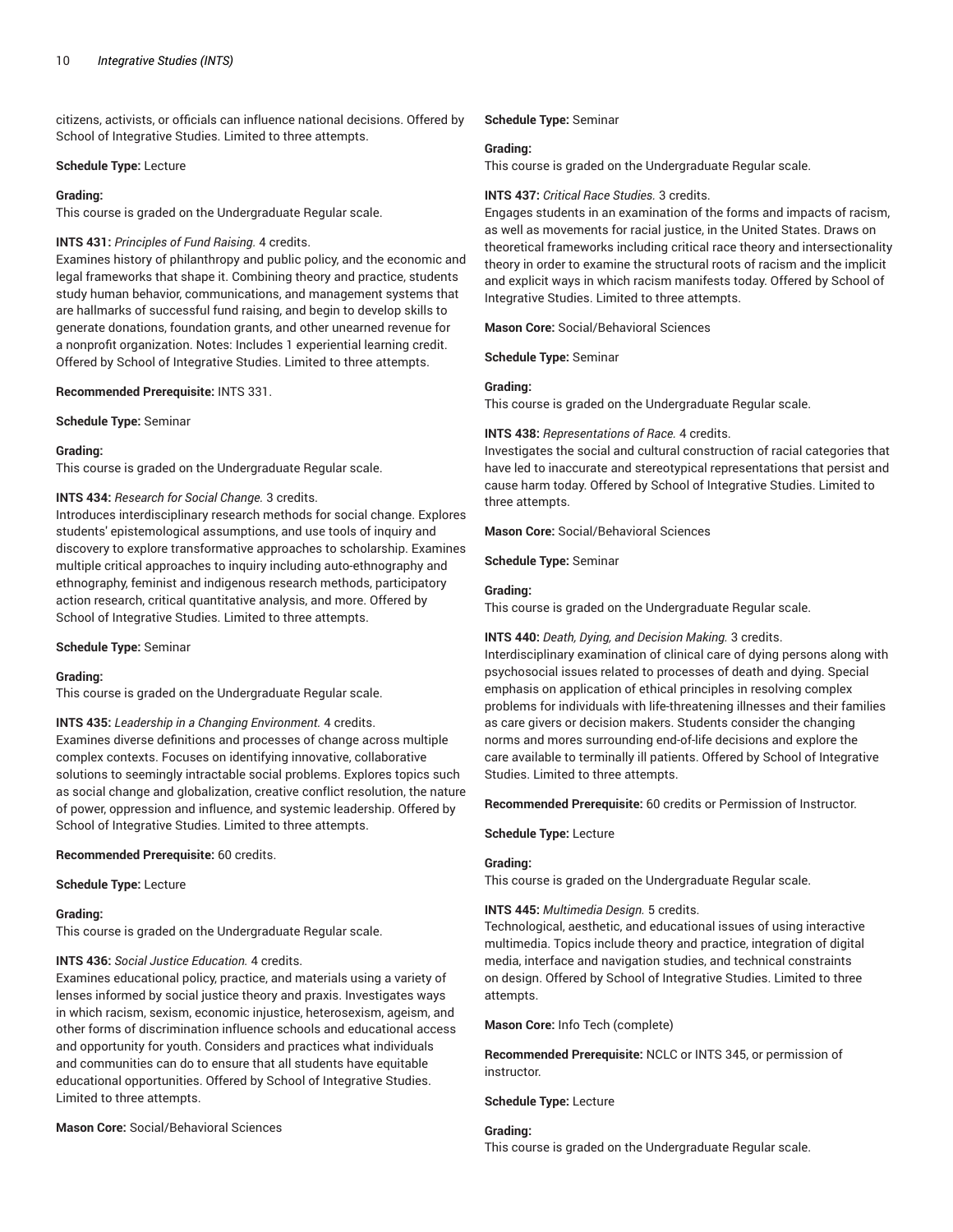#### **INTS 446:** *Art, Beauty, and Culture.* 3-6 credits.

Designed to help students understand the culture- and time-bound nature of beauty as it relates to art. Exploration of how the codes of acceptability in art forms have changed over time, with discussion about the subversive nature of art and the role that beauty plays in art that is created to engage the viewer in some type of action. Exercises include research projects, site visits, and gallery attendance. Offered by School of Integrative Studies. Limited to three attempts.

#### **Mason Core:** Arts

**Specialized Designation:** Writing Intensive in Major

**Schedule Type:** Seminar

#### **Grading:**

This course is graded on the Undergraduate Regular scale.

#### **INTS 450:** *Social Innovation in Action.* 4 credits.

Develops students' capacity to engage in positive social change. Examines social innovation approaches, including social and political entrepreneurship, philanthropy, corporate responsibility and social movements. Explores how social innovators catalyze multistakeholder collaborations across commercial, governmental and nonprofit sectors, exploring social innovation through case studies, best practice analyses and relevant readings. Offered by School of Integrative Studies. Limited to three attempts.

## **Schedule Type:** Seminar

#### **Grading:**

This course is graded on the Undergraduate Regular scale.

**INTS 451:** *Leadership and Organizational Problem-Solving.* 4 credits. Offers a dynamic, practical, and hands-on approach to synthesizing our leadership philosophy with real problem-solving and decision-making skills. Through cases and experiential learning, students will work through framing and diagnosing problems as well as identifying and implementing solutions. Integrates students' interests with the tools necessary to be an organizational problem-solver. Offered by School of Integrative Studies. Limited to three attempts.

#### **Schedule Type:** Seminar

#### **Grading:**

This course is graded on the Undergraduate Regular scale.

**INTS 455:** *Consciousness and Transformation in Action.* 3 credits. Covers how principles and practices of consciousness and transformation relate to the major and career pathway it represents. Includes the theory and practices for deepening the student's own experience with the mindfulness and contemplative approaches to inquire. Capstone course for the minor in consciousness and transformation. Offered by School of Integrative Studies. Limited to three attempts.

**Recommended Prerequisite:** NCLC 355 or INTS 355.

**Schedule Type:** Seminar

#### **Grading:**

This course is graded on the Undergraduate Regular scale.

**INTS 465:** *Independent Study.* 1-12 credits. Individualized section form required. Study of a topic not otherwise available to the student. May involve any combination of reading

assignments, tutorials, lectures, papers, presentations, or field/laboratory study (determined in consultation with instructor) Students are encouraged to work as a team on a particular topic. Notes: Maximum 12 credits can be used to fulfill graduation requirements. Offered by School of Integrative Studies. May be repeated within the term for a maximum 12 credits.

#### **Schedule Type:** Independent Study

#### **Grading:**

This course is graded on the Undergraduate Regular scale.

**INTS 470:** *Professional Pathways in Sustainable Food Systems.* 1 credit. Culminating experience for Environmental and Sustainability Studies majors enrolled in the Sustainable Food and Agriculture concentration. Focused on helping students see how their specific talents, interests and experiences can prepare them for specific professional roles within the emerging field of sustainable food systems. Offered by School of Integrative Studies. Limited to three attempts.

**Specialized Designation:** Green Leaf Related Course

#### **Schedule Type:** Seminar

#### **Grading:**

This course is graded on the Undergraduate Regular scale.

#### **INTS 475:** *Special Topics.* 1-18 credits.

Studies topics of special interest to undergraduates. Notes: May be repeated for credit when topic is different. Offered by School of Integrative Studies. May be repeated within the term for a maximum 18 credits.

#### **Schedule Type:** Lecture

#### **Grading:**

This course is graded on the Undergraduate Regular scale.

### **INTS 490:** *Internship.* 1-6 credits.

Internship credit may be applied to 12 credits required in experiential learning. Notes: Students may take no more than 6 credits in any one semester, unless approved by director of experiential learning or executive director. Structured and supervised professional experience, within an approved agency, for which the student earns academic credit. The primary purpose of an internship is to connect the student's academic course work to experiences and challenges outside the university classroom. The faculty also expects that students will enhance their competencies and skills and explore career options. Offered by School of Integrative Studies. May be repeated within the term for a maximum 12 credits.

**Recommended Prerequisite:** Sophomore standing and permission of instructor.

**Schedule Type:** Internship

#### **Grading:**

This course is graded on the Undergraduate Special scale.

**INTS 491:** *The Senior Capstone Experience.* 3 credits. Should be taken semester before graduation; 85 credits required. Graduation requirement for integrative studies students. Students complete final SIS portfolio and senior exposition. Provides information on issues of professional development (interviewing skills, resume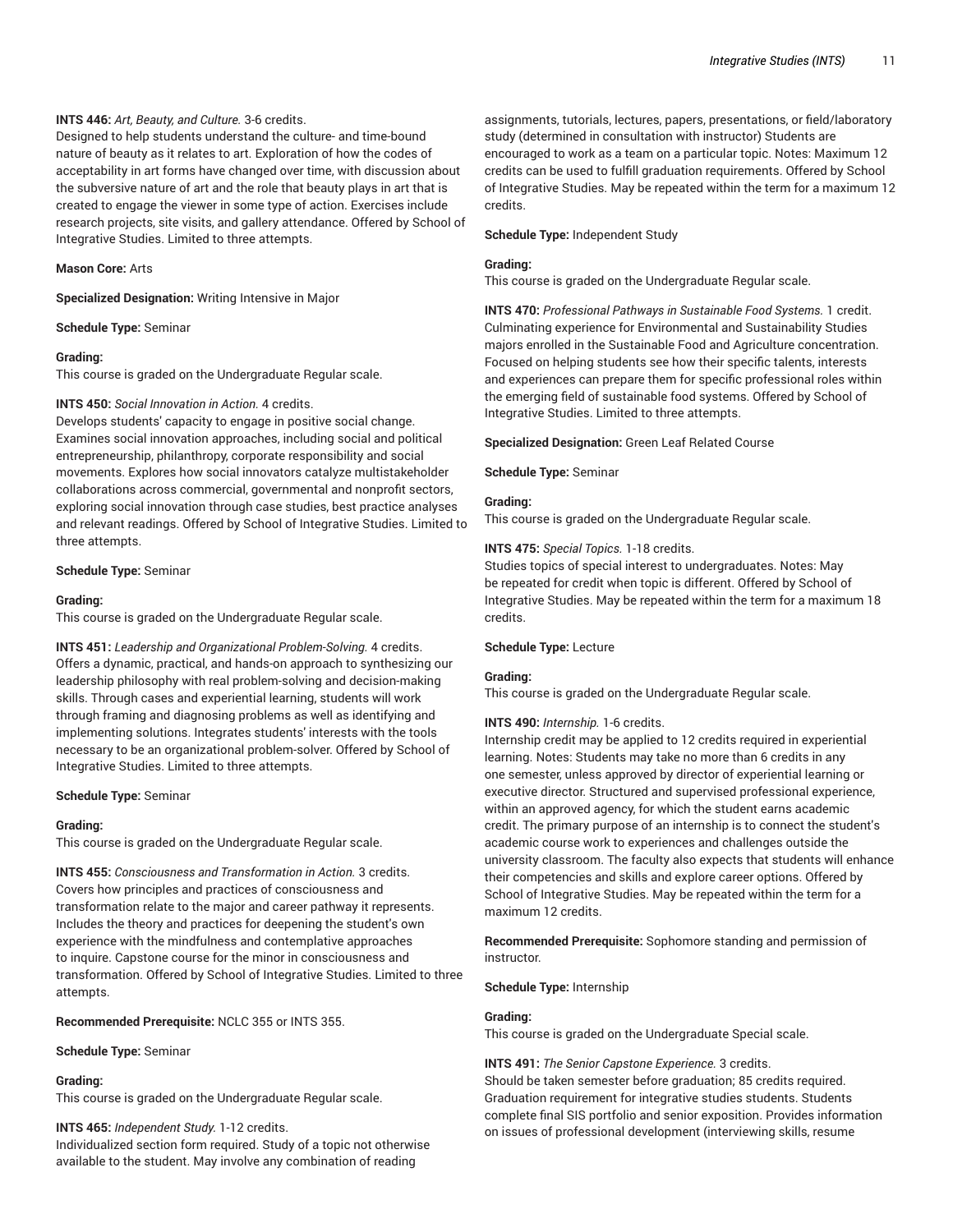development, career strategies, and alumni opportunities). Offered by School of Integrative Studies. Limited to three attempts.

**Specialized Designation:** Writing Intensive in Major

**Schedule Type:** Lecture

## **Grading:**

This course is graded on the Undergraduate Regular scale.

**INTS 492:** *Graduation Portfolio.* 0 credits. Offered by School of Integrative Studies. May be repeated within the degree.

**Specialized Designation:** Writing Intensive in Major

**Schedule Type:** Independent Study

## **Grading:**

This course is graded on the Satisfactory/No Credit scale.

## **INTS 494:** *Service-Learning Experience.* 1-15 credits.

Service-learning courses offer students, faculty, and community partners an opportunity to work together to integrate and apply knowledge to address community needs. Learning goals, action strategies, and assignments developed collaboratively. Students demonstrate progress through critical reflection that illustrates growth in acquiring and comprehending values, skills, and knowledge content. Critical reflection may take the form of papers, presentations, portfolios, journals, and exams. Offered by School of Integrative Studies. May be repeated within the term for a maximum 15 credits.

### **Schedule Type:** Internship

### **Grading:**

This course is graded on the Undergraduate Regular scale.

### **INTS 495:** *Field-Based Work.* 1-18 credits.

Directed field studies in topic not otherwise available to students. Notes: Topics vary, but entire course or significant component is located off campus. In addition to field work, course may also include reading assignments, tutorials, lectures, papers, presentations, portfolios, journals, and exams. Students bear costs of required field trips and should consult the Center for Social Action and Integrative Learning for more information. Offered by School of Integrative Studies. May be repeated within the term for a maximum 24 credits.

### **Schedule Type:** Lecture

### **Grading:**

This course is graded on the Undergraduate Regular scale.

**INTS 496:** *Teaching Assistant Experience.* 1-6 credits.

Teaching assistantship and peer-mentoring duties carried out through existing university programs, such as technology assistants, writing tutors, and residence advisors. Also includes teaching assistantship arrangements for specific courses detailed in individualized course contract signed by instructor and student. In addition to peer mentoring/ advising, course work may include logistical support, reading assignments, papers, presentations, and portfolios. Offered by School of Integrative Studies. May be repeated within the degree for a maximum 15 credits.

**Schedule Type:** Internship

This course is graded on the Undergraduate Regular scale.

**INTS 497:** *Add-On Experiential Learning.* 1-3 credits.

For students who wish to add one or more experiential learning credit to existing experiential learning course or learning community. Notes: May also be used by students who wish to add an experiential learning component to course that provides no experiential learning credit (with permission of instructor). Unless experiential learning add-on requirements are spelled out in course syllabus, requirements for add-on experiential learning credit must be detailed in individualized course contract signed by instructor and student. Offered by School of Integrative Studies. May be repeated within the term for a maximum 4 credits.

## **Schedule Type:** Internship

## **Grading:**

This course is graded on the Undergraduate Regular scale.

## **INTS 498:** *Field-Based Work.* 1-15 credits.

Experiential-based individualized studies, mentored by instructor. Notes: Topics decided by student and instructor and approved by executive director. Requirements must be detailed in individualized course contract signed by student, instructor, and executive director. May include reading assignments, papers, journals, and portfolios. Offered by School of Integrative Studies. May be repeated within the term for a maximum 15 credits.

**Specialized Designation:** Writing Intensive in Major

**Schedule Type:** Internship

## **Grading:**

This course is graded on the Undergraduate Special scale.

# **500 Level Courses**

**INTS 500:** *Animal Rights: Issues and Movements.* 3 credits. Explores forms of animal exploitation and abuse, and examines the relationship between humans and non - human animals, drawing from a variety of disciplines and fields such as feminist studies, animal studies, sociology, ethics, critical studies, and environmental studies. Assessment of the methods and strategies used by organizations and movements in order to redress animal exploitation. Offered by School of Integrative Studies. May not be repeated for credit.

### **Registration Restrictions:**

Enrollment limited to students with a class of Advanced to Candidacy, Graduate, Non-Degree or Senior Plus.

Enrollment is limited to Graduate, Non-Degree or Undergraduate level students.

Students in a Non-Degree Undergraduate degree may **not** enroll.

**Schedule Type:** Seminar

## **Grading:**

This course is graded on the Graduate Regular scale.

**INTS 504:** *Leadership Theory, Praxis, and Development.* 3 credits. Explores contemporary leadership theories, models, and concepts using a theory-to-practice-to theory framework. Covers leadership theory, supporting research, and practical application. Focuses on active learning through classroom presentations, course texts, a reflection on

**Grading:**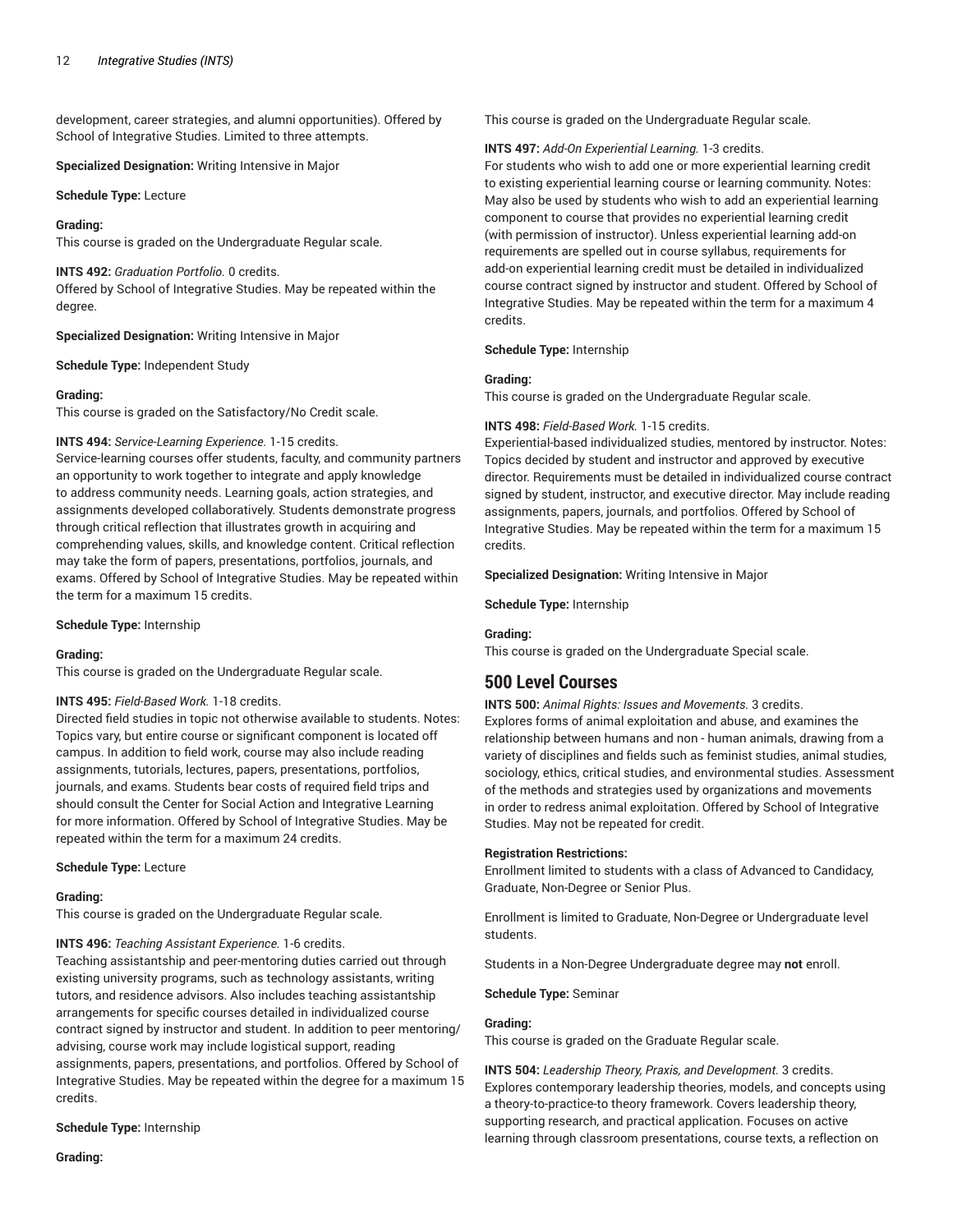theory and practice, and team work. Offered by School of Integrative Studies. May not be repeated for credit.

#### **Registration Restrictions:**

Enrollment limited to students with a class of Advanced to Candidacy, Graduate, Non-Degree or Senior Plus.

Enrollment is limited to Graduate, Non-Degree or Undergraduate level students.

Students in a Non-Degree Undergraduate degree may **not** enroll.

**Schedule Type:** Lecture

#### **Grading:**

This course is graded on the Graduate Special scale.

#### **INTS 534:** *Research for Social Change.* 3 credits.

Introduces interdisciplinary research methods for social change. Explores students' epistemological assumptions, and employs methods of inquiry and discovery to explore transformative approaches to scholarship. Examines multiple critical approaches to inquiry, including auto-ethnography and ethnography, feminist and indigenous research methods, participatory action research, critical and quantitative analysis. Offered by School of Integrative Studies. May not be repeated for credit.

#### **Registration Restrictions:**

Enrollment limited to students with a class of Advanced to Candidacy, Graduate, Non-Degree or Senior Plus.

Students in a Non-Degree Undergraduate degree may **not** enroll.

**Schedule Type:** Seminar

#### **Grading:**

This course is graded on the Graduate Regular scale.

**INTS 535:** *Leadership in a Changing Environment.* 3 credits.

Examines change and its elements by asking students to explore and design innovative, collaborative solutions to seemingly intractable social problems. Considers and discerns topics such as social change and globalization, creative conflict resolution, the nature of power, oppression and influence, and systemic leadership. Explores methods of personal and social transformation and examine the strategies, and ideas of effective social change advocates in the 21st century. By the course's end, each student will develop a creative proposal for solving a societal problem. Offered by School of Integrative Studies. May not be repeated for credit.

#### **Registration Restrictions:**

Enrollment limited to students with a class of Advanced to Candidacy, Graduate, Non-Degree or Senior Plus.

Students in a Non-Degree Undergraduate degree may **not** enroll.

**Schedule Type:** Seminar

#### **Grading:**

This course is graded on the Graduate Regular scale.

## **INTS 537:** *Critical Race Studies.* 3 credits.

Engages students in an examination of the forms and impacts of racism, as well as movements for racial justice in the United States. Draws on theoretical frameworks including critical race theory and intersectionality theory in order to examine the structural roots of racism and the implicit

and explicit ways in which racism manifests today. Offered by School of Integrative Studies. May not be repeated for credit.

#### **Registration Restrictions:**

Enrollment limited to students with a class of Advanced to Candidacy, Graduate, Non-Degree or Senior Plus.

Enrollment is limited to Graduate, Non-Degree or Undergraduate level students.

Students in a Non-Degree Undergraduate degree may **not** enroll.

**Schedule Type:** Seminar

## **Grading:**

This course is graded on the Graduate Regular scale.

## **INTS 538:** *Representations of Race.* 4 credits.

Investigates the social and cultural construction of persistent and harmful racial categories. Offered by School of Integrative Studies. May not be repeated for credit.

#### **Registration Restrictions:**

Enrollment limited to students with a class of Advanced to Candidacy, Graduate, Non-Degree or Senior Plus.

Enrollment is limited to Graduate, Non-Degree or Undergraduate level students.

Students in a Non-Degree Undergraduate degree may **not** enroll.

**Schedule Type:** Seminar

## **Grading:**

This course is graded on the Graduate Regular scale.

**INTS 540:** *Contemporary Issues in Social Justice & Human Rights.* 3 credits. Students will examine, study the socio-historical significance of, and consider solutions for some of the most pressing social justice and human rights issues in the world today. The issues examined will cut across identity, region, and scope, and may include concerns as varied as human trafficking, hegemony, animal abuse, child labor, and sexism. Offered by School of Integrative Studies. May not be repeated for credit.

#### **Registration Restrictions:**

Enrollment limited to students with a class of Advanced to Candidacy, Graduate, Non-Degree or Senior Plus.

Enrollment is limited to Graduate, Non-Degree or Undergraduate level students.

Students in a Non-Degree Undergraduate degree may **not** enroll.

#### **Schedule Type:** Seminar

## **Grading:**

This course is graded on the Graduate Regular scale.

### **INTS 550:** *Social Innovation In Action.* 3 credits.

Develops students' capacity to engage in positive social change. Examines social innovation approaches, including social and political entrepreneurship, philanthropy, corporate responsibility and social movements. Explores how social innovators catalyze multistakeholder collaborations across commercial, governmental and nonprofit sectors, exploring social innovation through case studies, best practice analyses